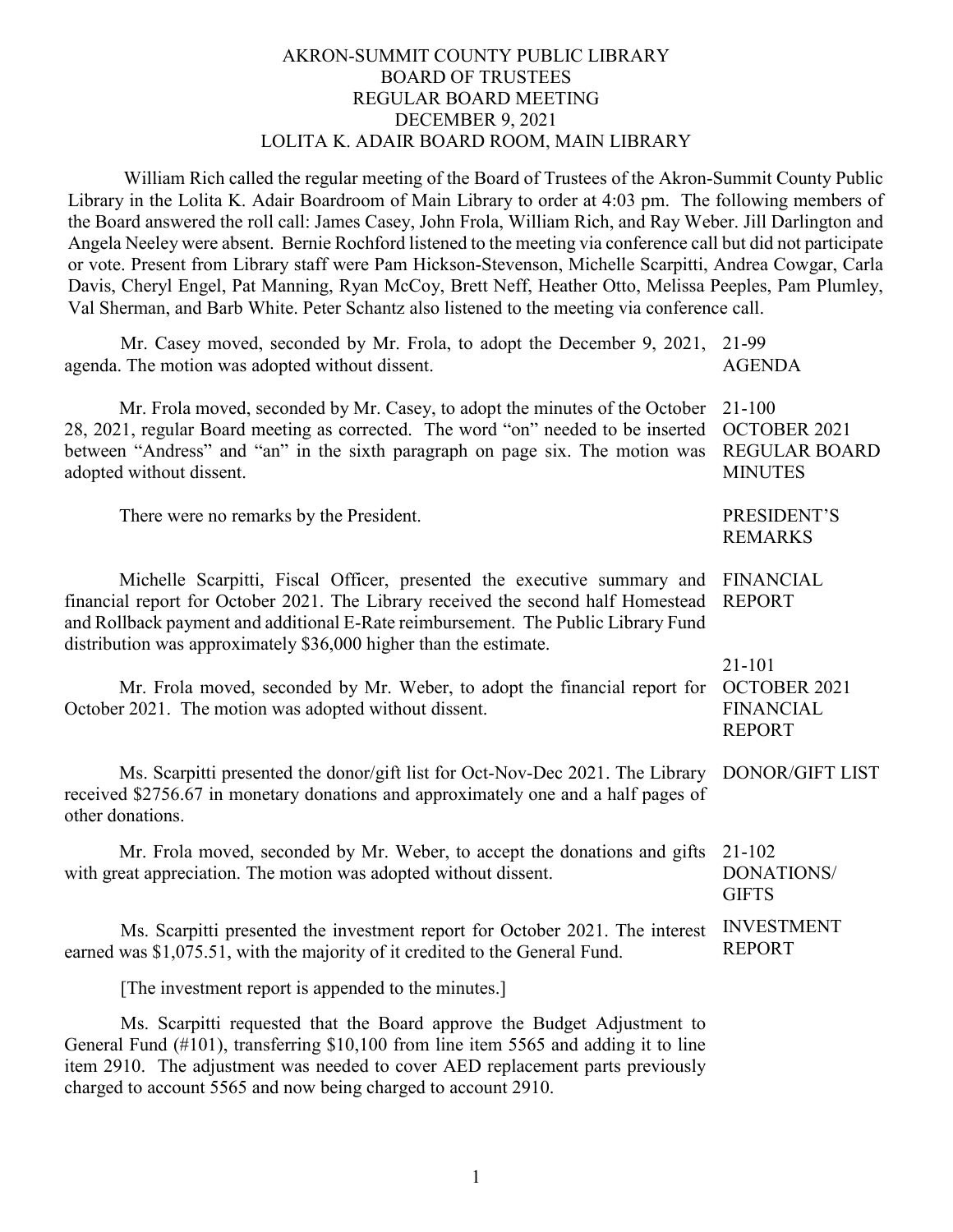Mr. Casey moved, seconded by Mr. Frola, to transfer \$10,100 from General Fund (# 101) line item 5565 to line item 2910 as requested. The motion was adopted without dissent.

Ms. Scarpitti next requested that the Board approve a cash transfer from the General Fund (#101) of \$1,935,000 to the Building & Repair Fund (#401) and the cash transfer of \$370,000 from General Fund (#101) to the Vehicle Replacement Fund (#402). This is in accordance with the Library's budget.

Mr. Weber moved, seconded by Mr. Frola, to transfer \$1,935,000 from the General Fund (#101) to the Building & Repair Fund (#401) and to transfer \$370,000 from the General Fund (#101) to the Vehicle Replacement Fund (#402) in line with FROM FUND 101 the Library's budget. The motion was adopted without dissent.

Ms. Otto presented the personnel report for November and December 2021 and highlighted the dates of service for the two retirees. The Board expressed their thanks to the retirees.

21-103 BUDGET ADJUSTMENT TO GENERAL FUND

21-104 CASH TRANSFER TO FUNDS 401 AND 402

| <b>RESIGNATIONS:</b> |                                            |             |                               |  |
|----------------------|--------------------------------------------|-------------|-------------------------------|--|
| <u>Employee</u>      | <b>Classification</b>                      | <b>Date</b> | <b>Agency</b>                 |  |
| Hobson, Drina        | Public Service Assistant II                | 11/15/2021  | Kenmore                       |  |
| Munro, Morgan        | <b>Student Assistant</b>                   | 11/04/2021  | <b>Firestone Park</b>         |  |
| Theberge, Jarett     | Public Service Assistant II Floater        | 12/03/2021  | Public Service Office         |  |
| Walters, Sedrick     | Public Service Assistant II                | 11/08/2021  | Kenmore                       |  |
| <b>SELECTIONS:</b>   |                                            |             |                               |  |
| Acevedo, Julimari    | <b>Student Assistant</b>                   | 11/22/2021  | BG&S                          |  |
| Allen, Donavan       | <b>Student Assistant</b>                   | 11/22/2021  | Springfield-Lakemore          |  |
| Cumberlidge, Sarah   | <b>Student Assistant</b>                   | 11/22/2021  | Mogadore                      |  |
| DeGroff, Katherine   | <b>Student Assistant</b>                   | 11/22/2021  | BG&S                          |  |
| Fallon, Landon       | <b>Student Assistant</b>                   | 11/22/2021  | Kenmore                       |  |
| Labib, Christina     | <b>Adult Services Librarian</b>            | 11/22/2021  | BG&S                          |  |
| Miklowski, Riza      | Special Collections Librarian              | 12/20/2021  | <b>Special Collections</b>    |  |
| Neal, Rozlyn         | <b>Student Assistant</b>                   | 12/06/2021  | Culture & AV                  |  |
| Nelson, Aris         | <b>Facility Services Specialist</b>        | 11/22/2021  | <b>Facility Services</b>      |  |
| Nunn, India          | Substitute PSA                             | 11/22/2021  | Subs                          |  |
| Parker, Reed         | <b>Public Service Assistant II Floater</b> | 12/20/2021  | <b>Public Services Office</b> |  |
| Peteya, MaryAnn      | <b>Public Service Assistant II Floater</b> | 12/20/2021  | Public Service Office         |  |
| Schmidt, Christopher | <b>Adult Services Librarian</b>            | 11/22/2021  | BG&S                          |  |
| West, Aiden          | <b>Student Assistant</b>                   | 12/06/2021  | Culture & AV                  |  |
| Yedidsion, Barbara   | Substitute PSA                             | 11/08/2021  | Subs                          |  |

### **AKRON-SUMMIT COUNTY PUBLIC LIBRARY Personnel Report –November - December 2021**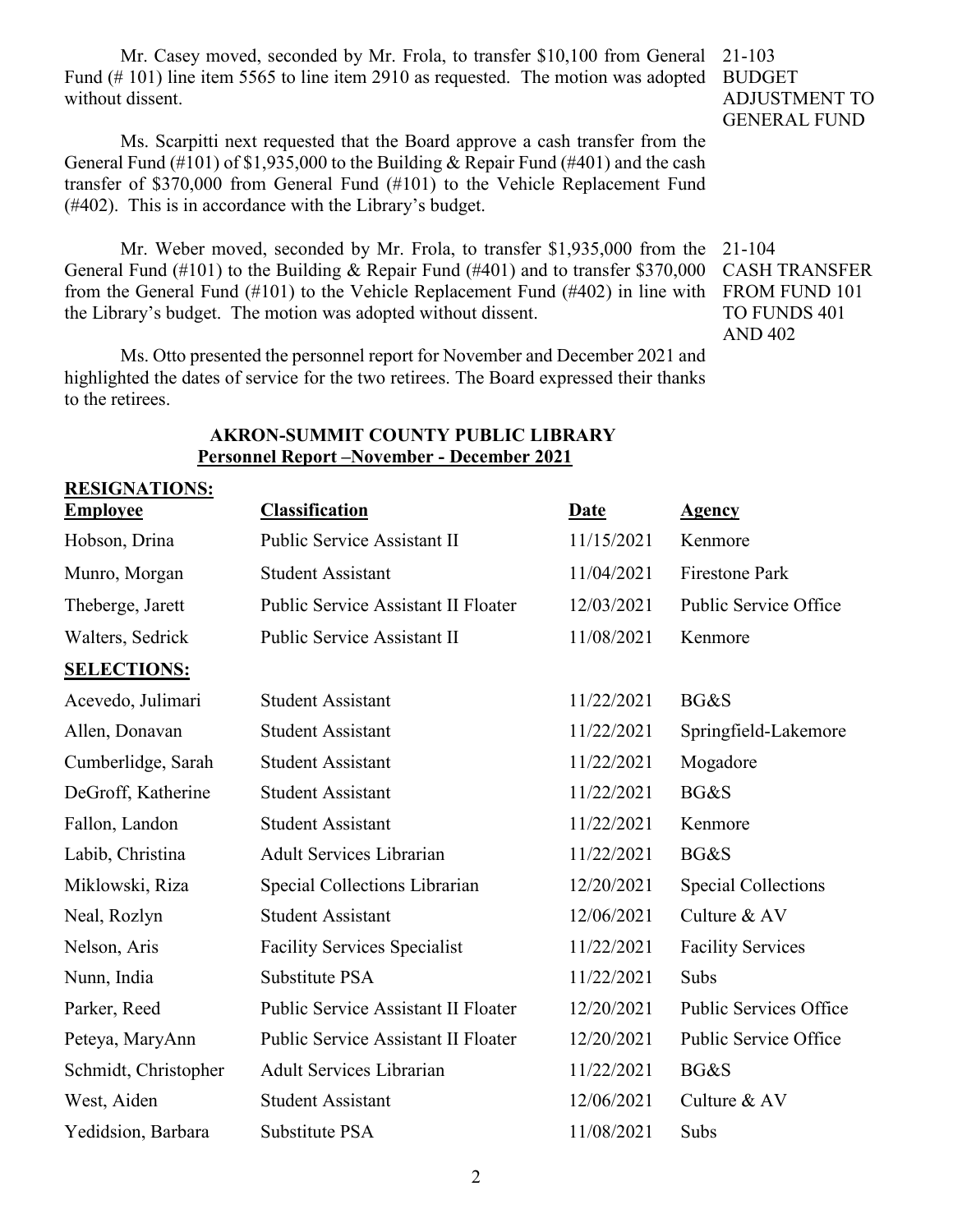| <b>PROMOTIONS:</b>  |                                                                                                |            |                                     |
|---------------------|------------------------------------------------------------------------------------------------|------------|-------------------------------------|
|                     | Mockensturm, Kathleen Early Childhood Librarian<br><b>Assistant Youth Services Coordinator</b> | 11/05/2021 | North Hill<br>Youth Services Office |
|                     |                                                                                                |            |                                     |
|                     | <b>CHANGE OF CLASSIFICATION (STATUS):</b>                                                      |            |                                     |
| McAfee, Aurora      | Intermediate/Teen Librarian                                                                    |            | Mogadore                            |
|                     | Teen Librarian                                                                                 | 11/03/2021 | <b>Collection Development</b>       |
| McGuinness, Kayla   | <b>Public Service Assistant II</b>                                                             |            | Green                               |
|                     | Public Service Assistant II                                                                    | 11/29/2021 | Tallmadge                           |
| <b>RETIREMENTS:</b> |                                                                                                |            |                                     |
| <b>Employee</b>     | <b>Classification</b>                                                                          | Date       | <b>Agency</b>                       |
| Elavsky, Lori W.    | <b>Material Processor</b>                                                                      | 12/31/2021 | <b>Technical Services</b>           |
| John Skutnik        | Librarian                                                                                      | 11/30/2021 | BG&S                                |

#### **Lori Elavsky**

| $01/07/2008 - 07/31/2011 -$ Shelver - Audio Visual Services               |
|---------------------------------------------------------------------------|
| $08/01/2011 - 02/07/2016 -$ Shelver - Children's Library                  |
| $02/08/2016 - 12/31/2021 - Material \, Processor - Technical \, Services$ |

#### **John Skutnik**

08/12/1992 – 11/30/2021 – Librarian – Business, Government, and Science 11/30/2021 – Retirement

# **NUMBER OF STAFF MEMBERS**

|                              | 06.16.09 | 06.09.10 | 12.05.19 | 12.04.20 | 11.15.21 |
|------------------------------|----------|----------|----------|----------|----------|
| Full-Time Staff:             | 291      | 270      | 270      | 249      | 249      |
| 80 Hrs. Exempt               |          |          |          | 43       | 43       |
| 75 Hrs. Non-Exempt           |          |          |          | 206      | 206      |
| Part-time/Job-Share Staff:   | 68       | 54       | 48       |          |          |
| <b>Student Assistants:</b>   | 86       | 73       | 82       | 53       |          |
| Total number of Staff:       | 445      | 397      | 400      | 343      | 331      |
| <b>Full-Time Equivalents</b> | 339      | 307      | 307      | 276      | 273      |

**NOTE: These numbers cannot be compared from month to month for the following reason: the numbers may not reflect additions and deletions to the payroll system as the changes are made immediately prior to or after the date the personnel action is effective**.

Mr. Casey moved, seconded by Mr. Frola, to adopt the November and 21-105 December personnel report as received. The motion was adopted without dissent.

PERSONNEL REPORT

Ms. Hickson-Stevenson stated that every year the Board normally has a EXECUTIVE meeting in October, skips November, and has a final meeting the second Thursday in December. In 2022, the second Thursday in December will fall on December 8. This early date would not allow much time to prepare the reports needed for the meeting. She requested the Board's support to delay the December meeting until the third Thursday of the month in 2022, which will fall on December 15. There were no objections from the board.

Mr. Frola read the report of the joint meeting of the Finance and Personnel Committees.

DIRECTOR'S REPORT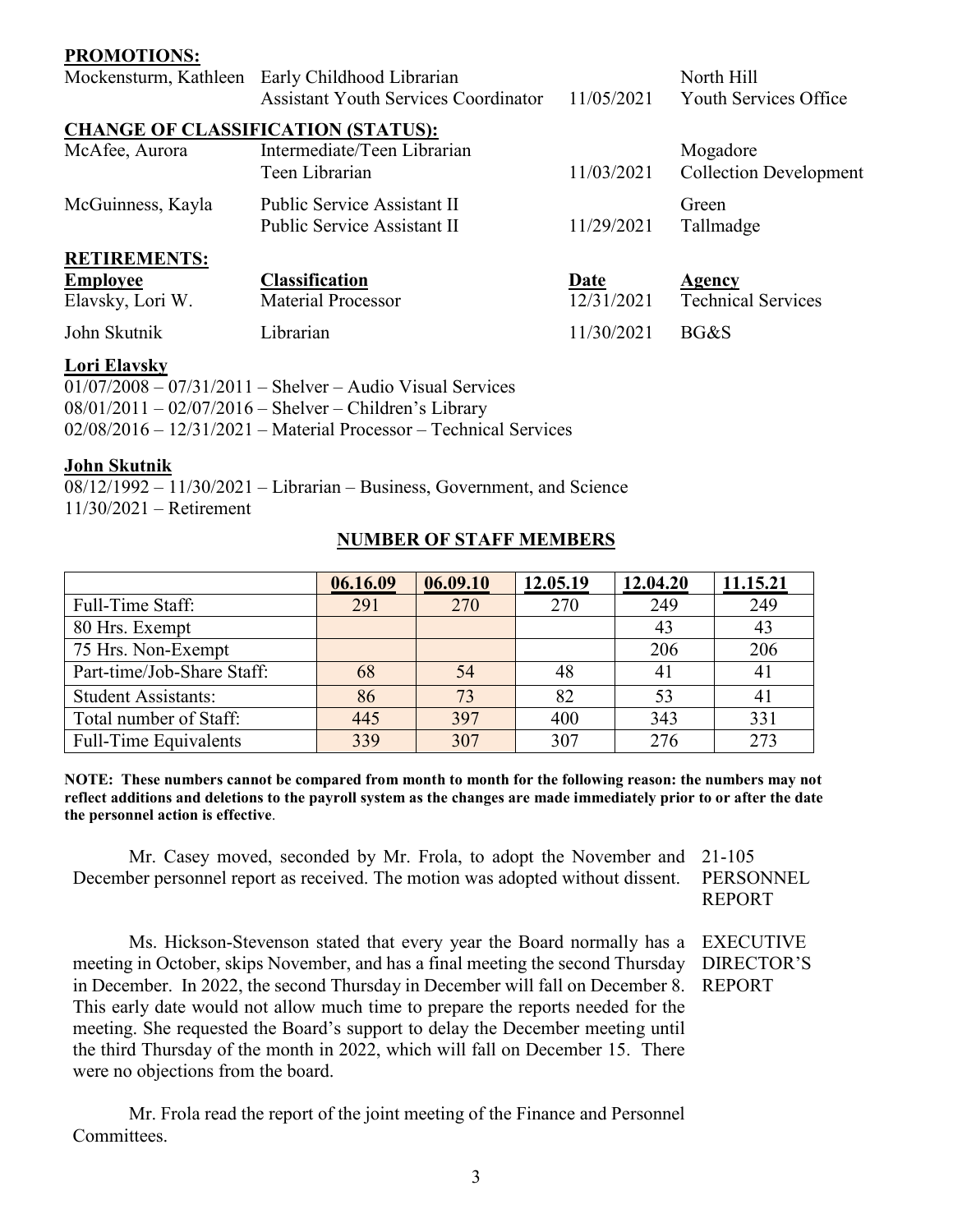*Akron-Summit County Public Library Report of Joint Meeting of Finance and Personnel Committees December 7, 2021 4:00 pm*

*The Finance and Personnel Committees of the Akron-Summit County Public*  REPORT OF *Library met on Tuesday, December 7, 2021. Finance Committee Chair John Frola, Jr. called the meeting to order at 4:05 pm. Also in attendance were Board*  OF FINANCE & *President Bernard Rochford, Personnel Committee Chair William Rich, and*  PERSONNEL *Committee Member Ray Weber. Library staff members Pam Hickson-Stevenson, Michelle Scarpitti, Heather Otto, and Barb White were also in attendance. Finance Committee member James Casey arrived at approximately 4:20 pm.*

*Mr. Rich moved, seconded by Mr. Weber, to adopt the agenda as presented. The motion was adopted without dissent.*

*Ms. Scarpitti presented the 2022 temporary budget and reviewed the funds and accounts. She and Ms. Hickson-Stevenson provided an overview of the changes from previous years. Ms. Hickson-Stevenson reviewed the recommendation to increase the salary schedule by 1% effective the first pay date in 2022 and to award step increases to eligible employees, effective the first pay date in April 2022. Ms. Scarpitti also highlighted the plan to transfer cash to capital projects funds 401 – Building & Repair and 402 – Vehicle Replacement. Additionally, she discussed the special revenue funds and other special funds.* 

*Mr. Rochford moved, seconded by Mr. Rich, to recommend to the Board of Trustees adoption of the 2022 temporary budget. The motion was adopted without dissent, and this comes as a recommendation to the board.*

The recommendation to adopt the 2022 temporary budget was adopted without 2022 dissent.

*Personnel Committee Chair William Rich asked for a motion to approve a 1% increase to the salary schedule and step increases for eligible employees. Mr. Weber moved, seconded by Mr. Rochford, to recommend to the Board of Trustees adoption of the pay raises as outlined. The motion was adopted without dissent, and this comes as a recommendation to the Board.* 

The recommendation to increase the salary schedule by 1% effective the first pay date of 2022 and to approve step increases, effective the first pay date in April 2022 PAY 2022, for all eligible employees was adopted without dissent.

*Ms. Scarpitti noted that this action would not apply to the Executive Director and the Fiscal Officer because those positions are not on the salary schedule.*

*Ms. Hickson-Stevenson reviewed the proposal to award employees a one-time appreciation payment in recognition of their dedication and work during the previous months of the COVID-19 pandemic. The proposal called for \$300 to all*  full-time employees, \$150 dollars to all part-time employees, and \$100 to all *student assistants. Substitutes and Akron Police Department officers would not receive the appreciation payment. Additionally, only full-time employees, parttime employees, and student assistants hired before September 1, 2021 would be eligible.*

JOINT MEETING **COMMITTEES** 

21-106 **TEMPORARY** BUDGET

21-107 INCREASES